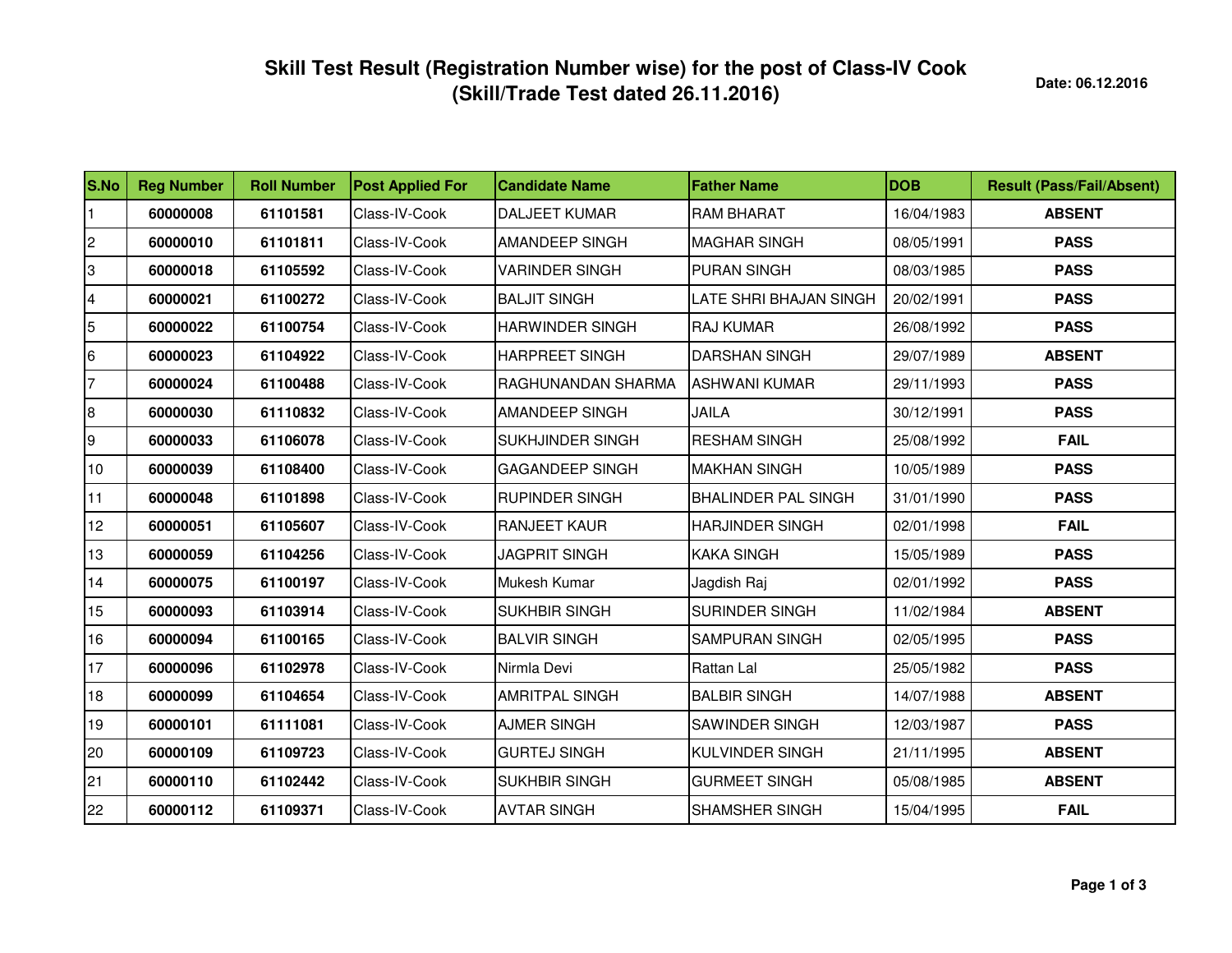| S.No | <b>Reg Number</b> | <b>Roll Number</b> | <b>Post Applied For</b> | <b>Candidate Name</b>  | <b>Father Name</b>     | <b>DOB</b> | <b>Result (Pass/Fail/Absent)</b> |
|------|-------------------|--------------------|-------------------------|------------------------|------------------------|------------|----------------------------------|
| 23   | 60000116          | 61109009           | Class-IV-Cook           | <b>RAJIV KUMAR</b>     | <b>JAGDISH RAM</b>     | 25/04/1980 | <b>PASS</b>                      |
| 24   | 60000118          | 61103058           | Class-IV-Cook           | <b>ANKUR SHARMA</b>    | <b>VARINDER SHARMA</b> | 18/05/1992 | <b>PASS</b>                      |
| 25   | 60000126          | 61104586           | Class-IV-Cook           | <b>SETHI KUMAR</b>     | <b>JEET RAM</b>        | 29/10/1988 | <b>FAIL</b>                      |
| 26   | 60000137          | 61103302           | Class-IV-Cook           | <b>GOPAL SINGH</b>     | <b>AVTAR SINGH</b>     | 10/03/1986 | <b>PASS</b>                      |
| 27   | 60000141          | 61110845           | Class-IV-Cook           | <b>CHANN BAHADUR</b>   | <b>RAM BAHADUR</b>     | 10/02/1982 | <b>FAIL</b>                      |
| 28   | 60000151          | 61100218           | Class-IV-Cook           | <b>AVTAR SINGH</b>     | <b>MALKIT SINGH</b>    | 02/07/1992 | <b>FAIL</b>                      |
| 29   | 60000159          | 61111197           | Class-IV-Cook           | <b>CHETAN KUMAR</b>    | <b>RAMESH LAL</b>      | 13/11/1989 | <b>PASS</b>                      |
| 30   | 60000161          | 61101929           | Class-IV-Cook           | <b>JASWINDER SINGH</b> | <b>HARBHAJAN SINGH</b> | 11/03/1993 | <b>FAIL</b>                      |
| 31   | 60000163          | 61103437           | Class-IV-Cook           | <b>SUNIL KUMAR</b>     | <b>MOHINDER PAL</b>    | 20/06/1984 | <b>ABSENT</b>                    |
| 32   | 60000168          | 61103758           | Class-IV-Cook           | <b>MANOJ KUMAR</b>     | <b>LAL BAHADUR</b>     | 27/02/1981 | <b>PASS</b>                      |
| 33   | 60000171          | 61108469           | Class-IV-Cook           | <b>RAJ KUMAR</b>       | <b>BASU DEV KAMAT</b>  | 22/10/1994 | <b>PASS</b>                      |
| 34   | 60000177          | 61102385           | Class-IV-Cook           | <b>RAMANJIT</b>        | <b>HARMESH LAL</b>     | 17/05/1991 | <b>FAIL</b>                      |
| 35   | 60000186          | 61110388           | Class-IV-Cook           | <b>PARTAP SINGH</b>    | <b>BALDEV SINGH</b>    | 09/01/1989 | <b>FAIL</b>                      |
| 36   | 60000198          | 61110627           | Class-IV-Cook           | SURJEET SINGH          | <b>SONA SINGH</b>      | 26/02/1993 | <b>ABSENT</b>                    |
| 37   | 60000200          | 61108042           | Class-IV-Cook           | <b>PALWINDER SINGH</b> | RANJEET SINGH          | 17/07/1981 | <b>FAIL</b>                      |
| 38   | 60000208          | 61100067           | Class-IV-Cook           | PARVEEN KUMAR          | PARTAP CHAND           | 22/09/1988 | <b>PASS</b>                      |
| 39   | 60000209          | 61109974           | Class-IV-Cook           | <b>GURDEV SINGH</b>    | <b>AMAR SINGH</b>      | 20/11/1986 | <b>FAIL</b>                      |
| 40   | 60000212          | 61106414           | Class-IV-Cook           | AMANDEEP               | PREM CHAND             | 28/07/1989 | <b>FAIL</b>                      |
| 41   | 60000213          | 61100271           | Class-IV-Cook           | <b>HARPREET SINGH</b>  | <b>MOHAN SINGH</b>     | 01/02/1980 | <b>PASS</b>                      |
| 42   | 60000215          | 61110468           | Class-IV-Cook           | SUKHWINDER SINGH       | <b>MALKIAT SINGH</b>   | 26/04/1985 | <b>FAIL</b>                      |
| 43   | 60000217          | 61104474           | Class-IV-Cook           | <b>KULJEET SINGH</b>   | <b>SUKHDEV SINGH</b>   | 02/10/1988 | <b>PASS</b>                      |
| 44   | 60000220          | 61103589           | Class-IV-Cook           | <b>GURBAJ SINGH</b>    | <b>MAHINDER SINGH</b>  | 04/02/1975 | <b>PASS</b>                      |